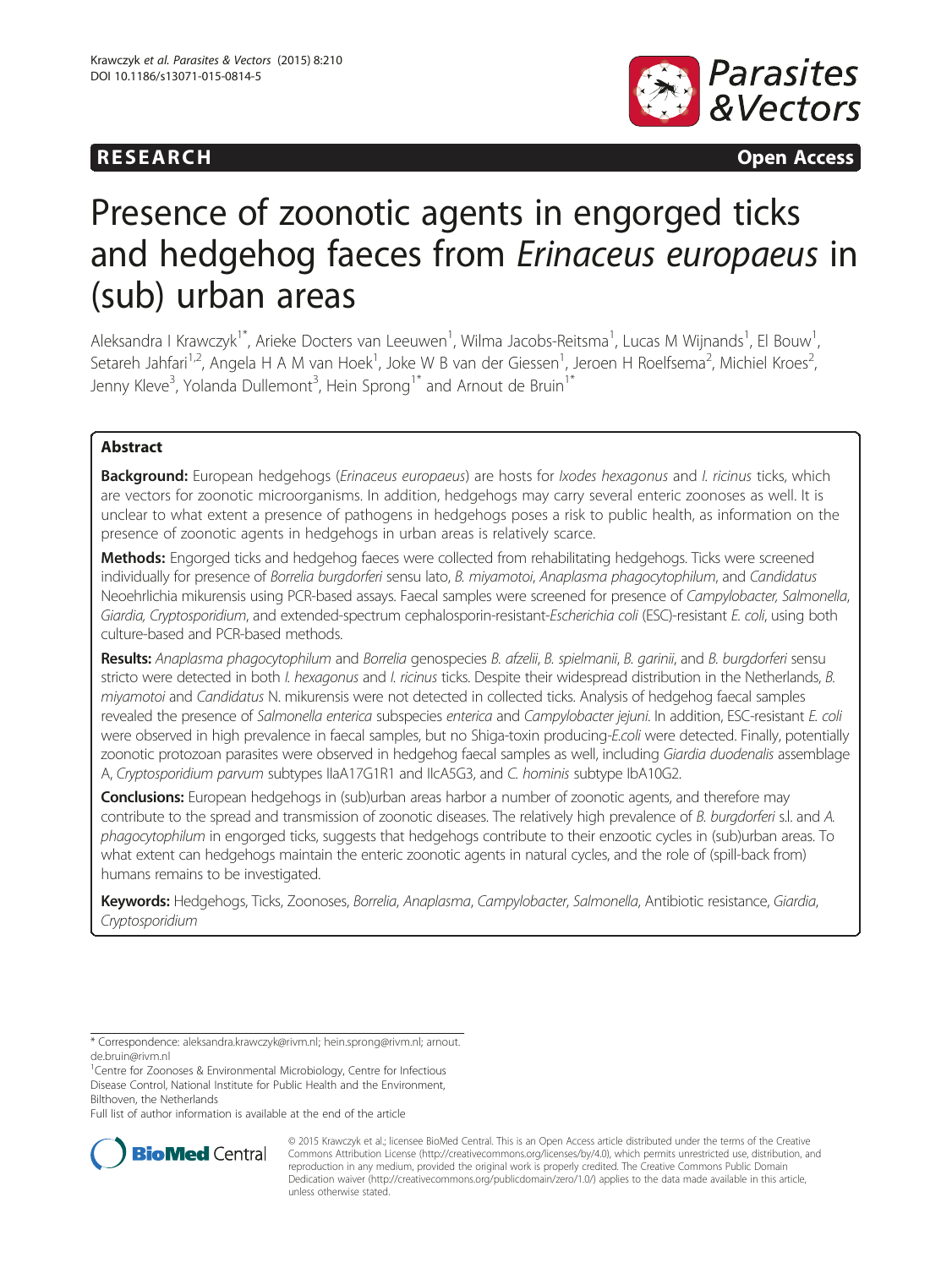#### Background

Hedgehogs are host to a wide variety of bacterial and protozoan pathogens [\[1-3](#page-4-0)], of which a number have become a matter of concern to public health. Since hedgehogs often dwell in (sub)urban areas, people who rescue or rehabilitate hedgehogs can be exposed to a variety of these pathogens by contact with hedgehogs, their excrements, and vectors. European hedgehogs (Erinaceus europaeus) are a reservoir host for Borrelia burgdorferi sensu lato (Lyme borreliosis), which is widely distributed in the Netherlands, and contributes to maintenance of the bacterium in an enzootic cycle [[3,4\]](#page-4-0). In addition, it was proposed that European hedgehogs are a suitable reservoir host for Anaplasma phagocytophilum, which causes granulocytic anaplasmosis in humans [[2\]](#page-4-0). Both Borrelia genospecies and A. phagocytophilum are transmitted by ixodid ticks, such as Ixodes ricinus that feed on various hosts and I. hexagonus that feed predominantly on European hedgehogs [[5\]](#page-4-0). All three life stages of these tick species can feed on humans [\[6](#page-4-0)].

In addition to vector-borne agents, hedgehogs are a potential reservoir for enteric bacteria (such as Salmonella and Campylobacter), and protozoan parasites (Giardia and Cryptosporidium), which may cause enteritis in humans, livestock, and pets [\[1,7](#page-4-0)-[9](#page-4-0)]. The primary transmission route to humans is believed to be food-borne, however, (indirect) contact with an animal reservoir can be an alternative source of infection [\[9,10](#page-4-0)]. For instance, a study carried out in Denmark reported that strains of Salmonella Enteritidis, isolated from European hedgehogs, belong to the same clonal lineage as strains isolated from infected humans [[11](#page-4-0)].

In contrast, the zoonotic potential of some enteric protozoan parasites has not been fully recognized. Many studies designed to determine genetic groups of protozoan parasites in various hosts, suggest a limited zoonotic potential for Giardia, since strains isolated from people were infrequently found in animals [\[12,13](#page-4-0)]. Although zoonotic transmission of livestock-associated Cryptosporidium has frequently been described [\[14\]](#page-4-0), the extent to which wildlife (e.g. hedgehogs) act as a source for Cryptosporidium infection in humans remains unclear.

Finally, little is known about the potential reservoir competence of the European hedgehog for other pathogens transmitted by ixodid ticks, such as Candidatus Neoehrlichia mikurensis, an agent of human neoehrlichiosis, and B. miyamotoi, a recently discovered agent belonging to the relapsing fever group. A number of studies detected Candidatus N. mikurensis in Northern whitebreasted hedgehog (Erinaceus roumanicus) tissue samples in Hungary, and in *I. hexagonus* feeding on hedgehogs and dogs in the Netherlands and Germany, respectively [[15](#page-4-0)-[17\]](#page-4-0). However, the role of European hedgehogs and their ectoparasites in maintenance of this pathogen in an enzootic cycle is unknown. Borrelia miyamotoi is present in questing I. ricinus in the Netherlands [[18\]](#page-4-0), however, it has never been investigated in *I. hexagonus* before.

In the current study, the presence of a number of zoonotic vector-borne and enteric bacteria and two protozoan parasites was investigated in engorged ticks, obtained from European hedgehogs and hedgehog faeces. In addition, the presence of extended-spectrum cephalosporin (ESC)-resistant E. coli was investigated in faeces, since ESC-resistant E. coli are found in many animal and environmental reservoirs.

### **Methods**

#### Collection of Ixodes ticks and DNA extraction procedures

Ixodes hexagonus and I. ricinus ticks were collected from European hedgehogs, rehabilitating in a hedgehog shelter in the city of Naarden, and obtained via the Dutch Wildlife Health Centre (DWHC, Utrecht) in 2010, 2011, and 2012. All hedgehogs originated from five different provinces in the Netherlands: Flevoland, Gelderland, Noord-Holland, Utrecht, and Zuid-Holland. In addition, 15 I. hexagonus ticks were collected from dead hedgehogs near the city of Ede (province of Gelderland), and from a zoo in the city of Emmen (province of Drenthe) in 2014. Collected samples included ticks of both sexes and all developmental stages with a majority of adult female ticks.

DNA from partially engorged ticks was extracted with ammonium hydroxide as described previously [[19](#page-4-0)]. DNA from fully engorged ticks was extracted using the Qiagen DNeasy Blood & Tissue Kit according to the manufacturer's protocol for the purification of total DNA from ticks (Qiagen, Venlo, the Netherlands).

## Detection of tick-borne pathogens using qPCR, conventional PCR, and sequencing procedures

Ticks were tested individually for presence of B. burgdorferi s.l., B. miyamotoi, A. phagocytophilum and Candidatus N. mikurensis using (q)PCR assays, followed by sequencing for species identification when necessary. For the detection of B. burgdorferi s.l., a duplex real-time PCR was used, based on the detection of fragments of ospA and flagellin genes [\[20\]](#page-4-0). A conventional PCR assay, targeting the 5S-23S intergenic region [(IGS) was performed, for Borrelia genospecies identification [\[21](#page-4-0)]. Both strands of PCR products were sequenced by BaseClear (Leiden, The Netherlands), using the same forward and reverse primers as in conventional PCR. Borrelia genospecies identification was determined by comparison of sequences to isolates in-house molecular databases (PMID: 23602839). For detection of B. miyamotoi, a real-time PCR assay was used that targets a region of the flagellin gene, specific for *B. miyamotoi* [\[18](#page-4-0)]. For detection of A. *phagocytophilum* and *Candidatus* N. mikurensis a single duplex real-time PCR assay was used that targets a region of the A. *phagocytophilum* major surface protein (msp2) gene [\[22](#page-4-0)], and a region specific for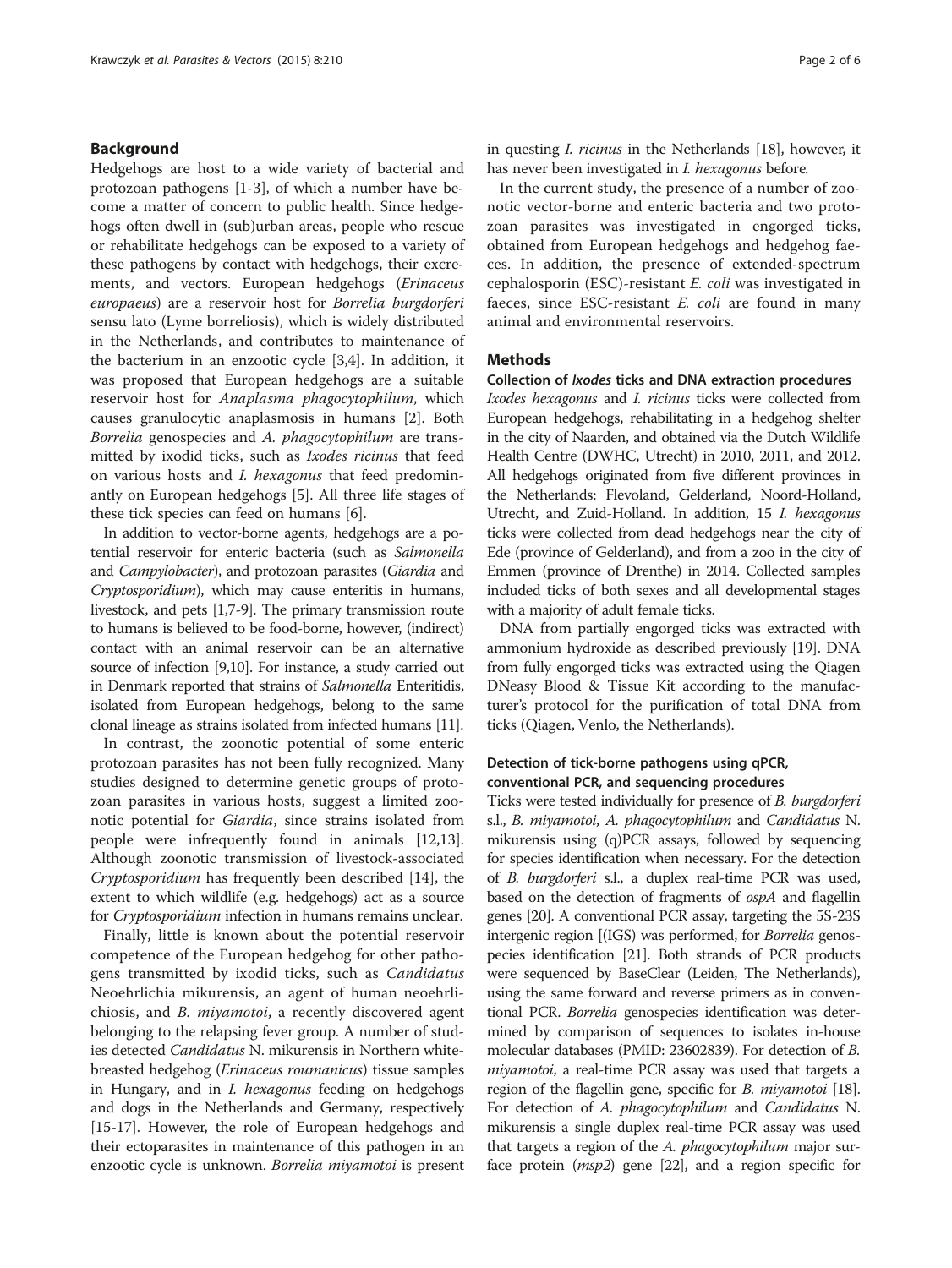Candidatus N. mikurensis of the heat shock protein gene groEL [[17](#page-4-0)]. Due to limitations of available DNA, not all ticks ( $n = 628$ ) were tested for all pathogens. For numbers of ticks tested for each vector-borne pathogen, see Table 1.

## Collection of hedgehog faeces, DNA extraction, detection of enteric pathogens, protozoan parasites, and antimicrobial resistance genes

No ethical approval is required for the experimental methods used in this study. The hedgehog shelter has a permit for handling and rehabilitating hedgehogs by the State Secretary for Economic Affairs, Agriculture and Innovation, according article 75 of the Dutch 'Animal Health and Welfare Act'. Hedgehog faeces were collected from 90 hedgehogs, rehabilitating in the hedgehog shelter in the city of Naarden in April ( $n = 58$ ) and October (n = 32) of 2013. Hedgehogs originated from five different provinces in the Netherlands, described before, and were brought to the shelter due to apparent sickness or injury. Hedgehog faecal material was examined for the presence of Campylobacter by standard microbiological methods, according to ISO/DIS 10272–1 [\[23](#page-4-0)]. Confirmation was based on typical microscopic appearance of suspect colonies on mCCDA plates, and by PCR in order to distinguish between C. coli, C. jejuni, C. lari and C. upsaliensis isolates [[24\]](#page-4-0).

Faecal samples were also tested for the presence of Salmonella according to Annex D of ISO 6579 [[25](#page-5-0)], and Shiga toxin-producing E. coli according to ISO/TS 13136 [[26\]](#page-5-0). After the presence of Salmonella was confirmed, serotyping was performed using the method of Grimont and Weill [[27\]](#page-5-0).

Expanded spectrum cephalosporin-resistant E. coli (ESC-resistant E. coli) were isolated by direct streaking of a loop (10 μl) of hedgehog faeces on Brilliance E. coli/ coliform Selective Agar (Oxoid), supplemented with

Table 1 Prevalence of tick-borne pathogens in ticks feeding on hedgehogs

|                            | Ixodes hexagonus |      | Ixodes ricinus |          |
|----------------------------|------------------|------|----------------|----------|
|                            | n                | $\%$ | n              | $\%$     |
| B. burgdorferi s.l.        | 60/435           | 14   | 7/25           | 28       |
| R afzelii                  | 37/49            | 76   | n.d.           |          |
| B. garinii                 | 3/49             | 6    | n.d.           |          |
| B. spielmani               | 7/49             | 14   | n.d.           |          |
| B. burgdorferi s.s.        | 7/49             | 4    | n.d.           |          |
| B. miyamotoi               | 0/170            | ∩    | 0/25           | $\Omega$ |
| A. phagocytophilum*        | 74/277           | 27   | 6/25           | 24       |
| Candidatus N. mikurensis** | 0/251            | ∩    | 0/25           | $\Omega$ |

n.d. = not determined.

\*Our results (30/84) were compiled with data obtained from [[40\]](#page-5-0), where

44/193 I. hexagonus ticks were found positive for A. phagocytophilum.

\*\*Our results (0/84) were compiled with data from [[17\]](#page-4-0), where none of the 167 tested *I. hexagonus* ticks were found positive for Candidatus N. mikurensis.

1 μg/ml cefotaxime (Sigma). Suspected ESC-resistant E. coli were phenotypically confirmed with a combination disc-diffusion test according to CLSI guidelines [\[28](#page-5-0)]. Cefotaxime and ceftazidime discs, with and without clavulanic acid, were used to identify ESBL-producing E. coli. A cefoxitin disc was used to detect isolates with an AmpC phenotype.

For detection of protozoan parasites, DNA was isolated from faecal samples using the High Pure PCR template DNA isolation kit from Roche (Almere, The Netherlands), according to the manufacturer's instructions. Detection of Giardia duodenalis, Cryptosporidium parvum, and C. homi-nis was performed using a multiplex real-time PCR [\[29](#page-5-0)]. Molecular typing of Cryptosporidium species was performed by sequencing an amplified fragment of the GP60 gene [\[30](#page-5-0)]. The assemblage of G. duodenalis was established using a PCR on marker 4E1-HP, specific for either assemblage A or B [\[31](#page-5-0)], which are associated with human infections.

#### Results and discussion

Regarding tick-borne pathogens, we detected B. burgdorferi s.l. in 14% (60/435) of I. hexagonus ticks and 28% (7/25) of I. ricinus ticks feeding on European hedgehogs (Table 1). Intergenic spacer (IGS) sequencing of 49 PCR-positive I. hexagonus ticks revealed several known Borrelia genospecies: B. afzelii (76%), B. spielmanii (14%), B. garinii (6%), and B. burgdorferi s.s. (4%; Table 1). These findings are consistent with previous studies, which revealed the presence of the same Borrelia genospecies in ticks feeding on hedgehogs in Germany and Switzerland [\[3,4](#page-4-0)]. This suggests that the European hedgehog may be a reservoir host for B. burgdorferi s.l. also in the Netherlands as, and may influence local Lyme borreliosis risk.

In addition to B. burgdorferi s.l. genospecies, A. phagocytophilum was detected as well in *Ixodes* ticks feeding on European hedgehogs. DNA was detected in 27% (68/ 251) of I. hexagonus ticks and in 24% (6/25) of I. ricinus ticks (Table 1). The relatively high prevalence of A. phagocytophilum found in the current study supports the idea, proposed by other researchers, that *E. europaeus* is a reservoir host for this pathogen [[2,4,](#page-4-0)[32\]](#page-5-0).

Ixodes hexagonus as a nidicolous species, rarely bites humans and its direct epidemiological importance is unknown [[5,6](#page-4-0)]. However, it seems to contribute to the circulation of both B. burgdorferi s.l., and A. phagocyto-philum in nature [\[2](#page-4-0),[33\]](#page-5-0). In addition its predominant host, E. europaeus, may harbour all life stages of generalist I. ricinus ticks, which successfully infect hedgehogs with at least one major group of zoonotic agents: B. burgdorferi s.l. [[34\]](#page-5-0). In certain habitats, hedgehogs may be the main host for *I. ricinus* ticks, which may acquire pathogens via either co-feeding or systemic transmis-sion [[35](#page-5-0)]. Subsequently, *I. ricinus* ticks may transmit a number of bacterial pathogens (e.g. A. phagocytophilum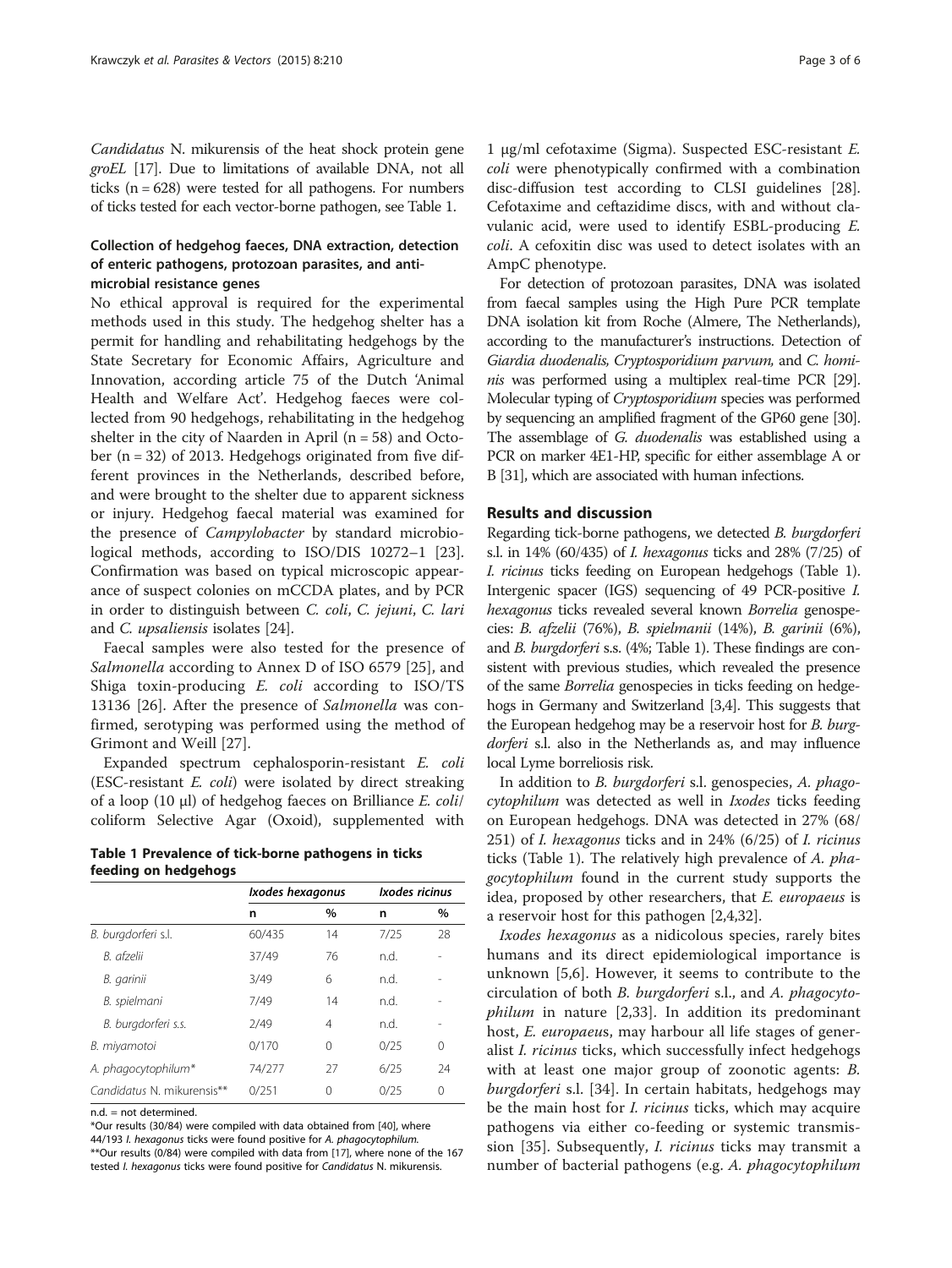and *B. burgdorfei* s.l.) to other vertebrates as well, including humans.

To our knowledge, this is the first study that has tested ticks feeding on hedgehogs for B. miyamotoi, a spirochete belonging to the relapsing fever group. The absence of this pathogen in *I. hexagonus* may indicate that this specialist tick species is not a competent vector, or that E. europaeus is not a competent host for B. miyamotoi. However, it was shown that 4% of questing I. ricinus ticks were positive for B. miyamotoi in the Netherlands [[36\]](#page-5-0). Therefore, it is also possible that the number of investigated I. ricinus ticks in the current study was not sufficient to detect this bacterium.

Finally, no Candidatus N. mikurensis DNA was detected in either I. ricinus or I. hexagonus ticks feeding on E. europaeus. This finding is consistent with another study, in which this pathogen was also not detected in I. hexagonus feeding on Dutch hedgehogs [[17\]](#page-4-0). Human and animal cases of Candidatus N. mikurensis infections have (as of yet) not been reported in the Netherlands, and the prevalence of this pathogen in questing I. ricinus ticks is relatively low [[17\]](#page-4-0). Therefore, it is still unclear whether this pathogen may pose risk to public health in the Netherlands.

We detected Salmonella in 10% (9/90) of hedgehog faecal samples (Table 2). Salmonellosis is a zoonosis that has already been associated with hedgehogs, including E. europaeus. Several studies reported at least three different serotypes in hedgehogs that are pathogenic to humans: Salmonella Tilene, Salmonella Typhymurium and Sal-monella Enteritidis [[1,11](#page-4-0)]. Three isolates obtained from these faecal samples were characterized as Salmonella enterica subsp. enterica serotype Enteritidis, which is a common serotype pathogenic to humans [\[37\]](#page-5-0).

One faecal sample (1%) contained Campylobacter, which is the second most common food-borne bacterium world-wide [\[10](#page-4-0)]. Further genotyping revealed C. jejuni, which is recognized as one of the main causes of human gastroenteritis. A study in Denmark also reported the presence of

Table 2 Prevalence of enteric pathogenic bacteria, protozoan parasites, and ESC-resistant E. coli in hedgehog faeces

|                              | <b>April 2013</b> |               | October 2013 |      | Total    |      |
|------------------------------|-------------------|---------------|--------------|------|----------|------|
|                              | $n = 58$          | $\%$          | $n = 32$     | $\%$ | $n = 90$ | $\%$ |
| Salmonella spp.              |                   | $\mathcal{P}$ | 8            | 25   | 9        | 10   |
| Campylobacter spp.           | 0                 | 0             | 1            | 3    |          | 1    |
| Shiga toxin-producing E.coli | 0                 | 0             | 0            | 0    | 0        | 0    |
| Giardia spp.                 | 3                 | 5             | 7            | 22   | 10       | 11   |
| Cryptosporidium spp.         | 3                 | 5             | 5            | 16   | 8        | 9    |
| <b>FSC-resistant F. coli</b> | 51                | 88            | 13           | 41   | 64       | 71   |
| AmpC-producing E. coli       | 50                | 86            | 0            | 0    | 50       | 56   |
| ESBL-producing E. coli       |                   | $\mathcal{P}$ | 13           | 41   | 14       | 16   |

C. jejuni in hedgehogs, which were rehabilitating in private homes, or fed in gardens [[9\]](#page-4-0). No Shiga toxin-producing E.coli were detected in the faecal samples investigated.

In addition to zoonotic enteric bacteria, 11% (10/90) of hedgehog faecal samples were positive for Giardia species (Table 2). *Giardia* is a genus of flagellated protozoan parasites divided into eight major genetic groups (A-H) called assemblages, which slightly differ in morphology and may cause disease in diverse vertebrate hosts [\[13\]](#page-4-0). We detected G. duodenalis assemblage A in hedgehog faecal samples, which is responsible for human infections worldwide [[12\]](#page-4-0). However, data regarding the presence of Giardia in hedgehogs are scarce, and until now no Giardia assemblages were found associated with these animals.

We detected Cryptosporidium species in 9% (8/90) of hedgehog faecal samples as well. Cryptosporidium is another genus of protozoan parasites of vertebrates, which causes enteric infections in humans. In this study, two genospecies, C. parvum (subtype: IIaA17G1R1 and IIcA5G3) and C. hominis (subtype: IbA10G2) were observed. These subtypes cause the majority of cryptosporidiosis in humans [\[14\]](#page-4-0). Cryptosporidium hominis subtype Ib is primarily transmitted anthroponotically and, to the best of our knowledge, it has never been detected in hedgehog faeces before. In addition, C. parvum subtype IIaA17G1R1 has never been detected in these animals either, but was described in calves, which may play a role in the transmission of human cryptosporidiosis [[38\]](#page-5-0). Interestingly, subtype IIcA5G3, which is considered to be human specific, has been isolated from hedgehog faeces previously [\[7\]](#page-4-0). The presence of those subtypes in hedgehog faeces may indicate transmission of the pathogen within hedgehog populations, as suggested before [\[7\]](#page-4-0).

Finally, viable ESC-resistant E. coli were detected in 71% (64/90) of hedgehog faecal samples (Table 2). AmpCproducing E. coli were only found in the samples collected in April, but at a high prevalence of 86% (50/58). A lower prevalence of 41% (13/32) of ESBL-producing E.coli was observed in samples collected in October. Only one isolate collected in April had the same phenotype. To the best of our knowledge this is the first description of ESC-resistant *E. coli* in hedgehogs. In the literature, an ESBL-producing isolate from hedgehog faeces was reported, however, this isolate was later identified as a Klebsiella pneumoniaea strain [[39\]](#page-5-0). The relatively high prevalence of ESC-resistant E. coli in tested hedgehog faeces, especially in the April samples is intriguing. If this might pose a risk to humans, handling rehabilitating hedgehogs has to be investigated. It is very likely that these enteric pathogens, protozoan parasites, and ESC-resistant E. coli detected in hedgehog faecal samples were acquired by ingestion of contaminated materials found in the habitat of hedgehogs, and originates from other animals or humans (waste, food, etc.).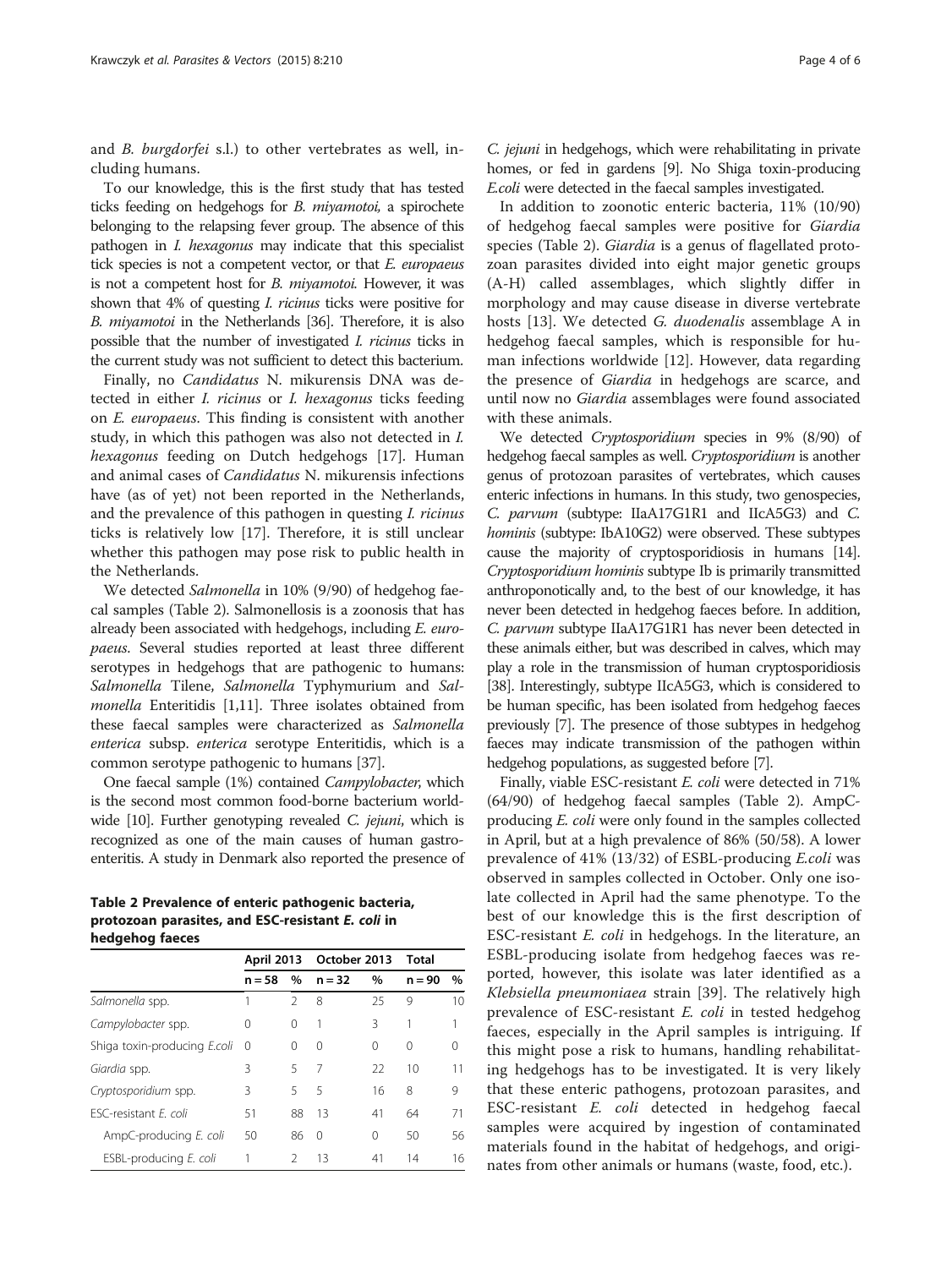## <span id="page-4-0"></span>Conclusions

Although hedgehog blood or tissue samples were not available for examination, a relatively high prevalence of vector-borne pathogens B. burgdorferi s.l. genospecies and A. phagocytophilum in engorged ticks obtained from E. europaeus, indicates that hedgehogs contribute to pathogen maintenance in natural cycles in (sub)urban areas in the Netherlands.

A number of enteric pathogenic bacteria, protozoan parasites, and ESC-resistant E. coli are present in faecal material, obtained from Dutch E. europaeus. This may pose a risk for people handling diseased and wounded animals, because they can come into contact with contaminated hedgehog faeces. However, to understand the transmission of infection between wildlife and humans, a thorough understanding of the population genetics of pathogens and hosts is required. To investigate this issue more in depth, isolates obtained from wildlife should be compared with human isolates, which represent serotypes that are epidemiologically important with regard to public health.

#### Competing interests

The authors declare that they have no competing interests.

#### Authors' contributions

AK and AdB analyzed data, and wrote the final manuscript. JK and YD collected engorged ticks from hedgehogs and hedgehog faeces. ADvL and SJ performed laboratory tests and analyzed laboratory results on all data obtained for vector-borne pathogens. SJ provided additional data as well on A. phagoctyophilum and Candidatus Neoehrlichia mikurensis. Laboratory tests and analyses of results regarding enteritic pathogens were performed by WJR (Campylobacter), LW (Salmonella), and EB (Shiga toxin-producing E. coli). Laboratory tests and data analyses regarding ESC-resistant E. coli were performed by AvH. Laboratory tests and data analyses regarding protozoan parasites were performed by JR (Giardia), and MK (Cryptosporidium). HS designed and supervised the study. All authors read and approved the final manuscript.

#### Acknowledgments

We would like to thank the general public for bringing injured or sick hedgehogs to the hedgehog shelter in Naarden. In addition, we would like to thank all volunteers of the hedgehog shelter in Naarden for taking care of the animals and sample collection. This study was financially supported by the Dutch Food and Consumer Product Safety Authority (NVWA) and by the Ministry of Health, Welfare and Sport (VWS). This work was done under the frame of EurNegVec Cost Action TD1303.

#### Author details

<sup>1</sup>Centre for Zoonoses & Environmental Microbiology, Centre for Infectious Disease Control, National Institute for Public Health and the Environment, Bilthoven, the Netherlands. <sup>2</sup>Centre for Research Infectious Diseases Diagnostics and Screening, Centre for Infectious Disease Control, National Institute for Public Health and the Environment, Bilthoven, the Netherlands. <sup>3</sup>Stichting Egelbescherming Nederland, Naarden, the Netherlands.

#### Received: 5 February 2015 Accepted: 18 March 2015 Published online: 09 April 2015

#### References

- Riley PY, Chomel BB. Hedgehog zoonoses. Emerg Infect Dis. 2005;11(1):1-5.
- 2. Silaghi C, Skuballa J, Thiel C, Pfister K, Petney T, Pfaffle M, et al. The European hedgehog (Erinaceus europaeus)–a suitable reservoir for variants of Anaplasma phagocytophilum? Ticks Tick Borne Dis. 2012;3(1):49–54.
- 3. Gern L, Rouvinez E, Toutoungi LN, Godfroid E. Transmission cycles of Borrelia burgdorferi sensu lato involving Ixodes ricinus and/or I. hexagonus ticks and the European hedgehog, Erinaceus europaeus, in suburban and urban areas in Switzerland. Folia Parasitol (Praha). 1997;44(4):309–14.
- 4. Skuballa J, Oehme R, Hartelt K, Petney T, Bucher T, Kimmig P, et al. European Hedgehogs as Hosts for Borrelia spp., Germany. Emerg Infect Dis. 2007;13(6):952–3.
- 5. Pfaffle M, Petney T, Skuballa J, Taraschewski H. Comparative population dynamics of a generalist (Ixodes ricinus) and specialist tick (I. hexagonus) species from European hedgehogs. Exp Appl Acarol. 2011;54(2):151–64.
- Estrada-Pena A, Jongejan F. Ticks feeding on humans: a review of records on human-biting Ixodoidea with special reference to pathogen transmission. Exp Appl Acarol. 1999;23(9):685–715.
- 7. Dyachenko V, Kuhnert Y, Schmaeschke R, Etzold M, Pantchev N, Daugschies A. Occurrence and molecular characterization of Cryptosporidium spp. genotypes in European hedgehogs (Erinaceus europaeus L.) in Germany. Parasitology. 2010;137(2):205–16.
- 8. Chilvers BL, Cowan PE, Waddington DC, Kelly PJ, Brown TJ. The prevalence of infection of Giardia spp. and Cryptosporidium spp. in wild animals on farmland, southeastern North Island, New Zealand. Int J Environ Health Res. 1998;8(1):59–64.
- 9. Petersen L, Nielsen EM, Engberg J, On SL, Dietz HH. Comparison of genotypes and serotypes of Campylobacter jejuni isolated from Danish wild mammals and birds and from broiler flocks and humans. Appl Environ Microbiol. 2001;67(7):3115–21.
- 10. Sahin O, Fitzgerald C, Stroika S, Zhao S, Sippy RJ, Kwan P, et al. Molecular evidence for zoonotic transmission of an emergent, highly pathogenic Campylobacter jejuni clone in the United States. J Clin Microbiol. 2012;50(3):680–7.
- 11. Nauerby B, Pedersen K, Dietz HH, Madsen M. Comparison of Danish isolates of Salmonella enterica serovar enteritidis PT9a and PT11 from hedgehogs (Erinaceus europaeus) and humans by plasmid profiling and pulsed-field gel electrophoresis. J Clin Microbiol. 2000;38(10):3631–5.
- 12. Sprong H, Caccio SM, van der Giessen JW, network Z, partners. Identification of zoonotic genotypes of Giardia duodenalis. PLoS Negl Trop Dis. 2009;3(12):e558.
- 13. Ryan U, Caccio SM. Zoonotic potential of Giardia. Int J Parasitol. 2013;43(12–13):943–56.
- 14. Monis PT, Thompson RC. Cryptosporidium and Giardia-zoonoses: fact or fiction? Infect Genet Evol. 2003;3(4):233–44.
- 15. Krucken J, Schreiber C, Maaz D, Kohn M, Demeler J, Beck S, et al. A novel highresolution melt PCR assay discriminates Anaplasma phagocytophilum and "Candidatus Neoehrlichia mikurensis". J Clin Microbiol. 2013;51(6):1958–61.
- 16. Foldvari G, Jahfari S, Rigo K, Jablonszky M, Szekeres S, Majoros G, et al. Candidatus Neoehrlichia mikurensis and Anaplasma phagocytophilum in urban hedgehogs. Emerg Infect Dis. 2014;20(3):496–8.
- 17. Jahfari S, Fonville M, Hengeveld P, Reusken C, Scholte EJ, Takken W, et al. Prevalence of Neoehrlichia mikurensis in ticks and rodents from North-west Europe. Parasites & vectors. 2012;5:74.
- 18. Hovius JW, de Wever B, Sohne M, Brouwer MC, Coumou J, Wagemakers A, et al. A case of meningoencephalitis by the relapsing fever spirochaete Borrelia miyamotoi in Europe. Lancet. 2013;382(9892):658.
- 19. Wielinga PR, Gaasenbeek C, Fonville M, de Boer A, de Vries A, Dimmers W, et al. Longitudinal analysis of tick densities and Borrelia, Anaplasma, and Ehrlichia infections of Ixodes ricinus ticks in different habitat areas in The Netherlands. Appl Environ Microbiol. 2006;72(12):7594–601.
- 20. Heylen D, Tijsse E, Fonville M, Matthysen E, Sprong H. Transmission dynamics of Borrelia burgdorferi s.l. in a bird tick community. Environ Microbiol. 2013;15(2):663–73.
- 21. Coipan EC, Jahfari S, Fonville M, Maassen CB, van der Giessen J, Takken W, et al. Spatiotemporal dynamics of emerging pathogens in questing Ixodes ricinus. Front Cell Infect Microbiol. 2013;3:36.
- 22. Courtney JW, Kostelnik LM, Zeidner NS, Massung RF. Multiplex real-time PCR for detection of anaplasma phagocytophilum and Borrelia burgdorferi. J Clin Microbiol. 2004;42(7):3164–8.
- 23. Anonymous. Microbiology of the food chain − Horizontal method for detection and enumeration of Campylobacter- Part 1: Detection method. ISO/DIS 10272–1. 2015.
- 24. Jensen AN, Andersen MT, Dalsgaard A, Baggesen DL, Nielsen EM. Development of real-time PCR and hybridization methods for detection and identification of thermophilic Campylobacter spp. in pig faecal samples. J Appl Microbiol. 2005;99(2):292–300.